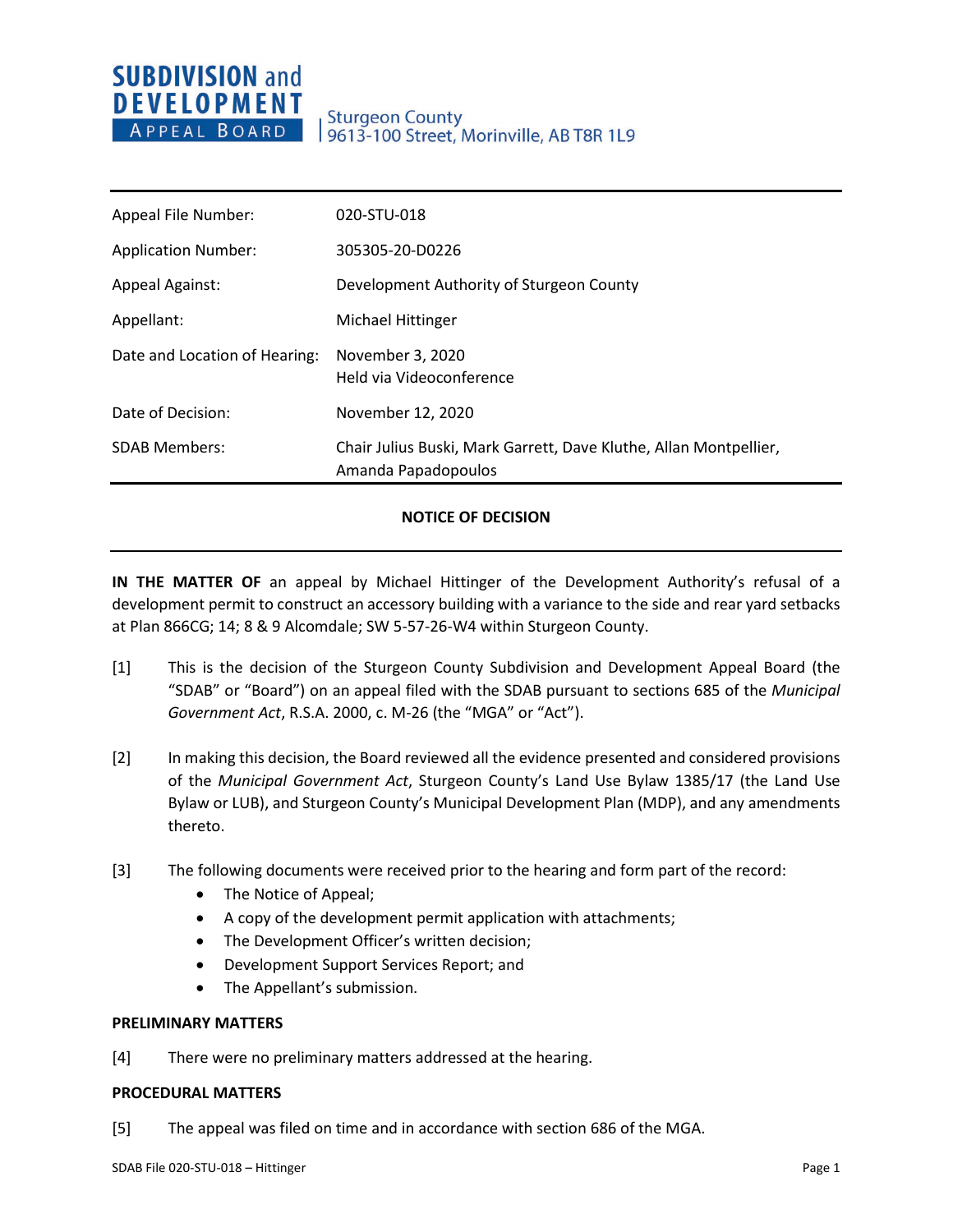- [6] There were no objections to the proposed hearing process as outlined by the Chair.
- [7] There were no objections to the composition of the Board hearing the appeal.
- [8] The Board is satisfied that it has jurisdiction to deal with this matter.

### **ISSUES**

- [9] The Appellant raised the following grounds of appeal:
	- The garage footprint used the existing concrete that was installed by a previous owner.
	- The cost of breaking, removing and hauling away the concrete makes the project infeasible.
	- There is 5 feet of clearance between the proposed garage and the neighbour.
	- The applicant would like to build the garage to be able to sell the property and develop another.

### **RECOMMENDATION OF THE DEVELOPMENT AUTHORITY**

Yvonne Bilodeau, representative for the Development Authority, provided a presentation which included a recommendation that development permit application 305305-20-D0226 be refused for the following reasons:

- [10] Section 12.4.4 of Land Use Bylaw 1385/17, as amended, states that the minimum side yard and rear yard setback is 2.5 metres (8.2 feet).
- [11] The existing foundation setback is 0.84 metres (2.76 feet) from the side property line which requires a variance of 1.66 metres (5.44 feet) or 66.4%.
- [12] The rear setback is 1.79 metres (5.87 feet) from the rear property line requiring a variance of 0.71 metres (2.33 feet) or 28.4%.
- ]13] Section 2.8.6(b) of the Land Use Bylaw states that variances for the districts in excess of what is prescribed shall be refused by the Development Authority. The maximum percentage of variance that may be granted by the Development Authority in the R4 – Hamlet Serviced District is 40%. The application was refused due to the side yard setback variance request of 66.4%.
- [14] The proposal meets all other bylaw regulations such as front yard setback (27.79 metres), maximum floor area (1,032 square feet), maximum height (14 feet) and maximum parcel coverage (28%).

### **SUMMARY OF APPLICANT/APPELLANT'S POSITION**

[15] The concrete grade beam in question has been in place on the property for approximately 20 – 25 years.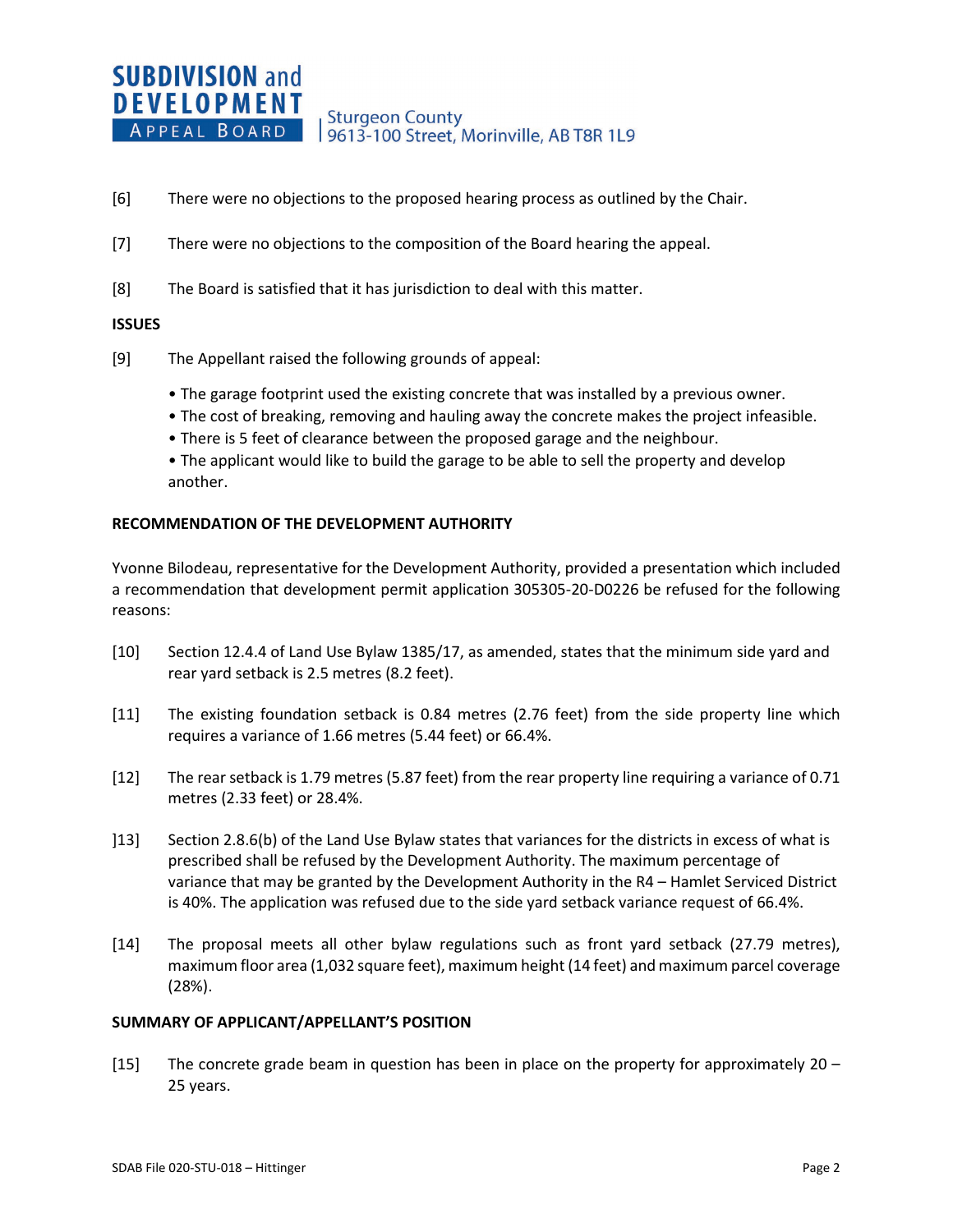**SUBDIVISION and DEVELOPMENT Sturgeon County** APPEAL BOARD 9613-100 Street, Morinville, AB T8R 1L9

- [16] The cost of deconstructing the grade beam and having a new one poured is not feasible. A quote from Black Diamond Concrete Finishing Ltd. places the cost at \$15,359.40.
- [17] The proposed development will allow for the existing foundation to remain in place while improving the appearance of the property.
- [18] Upon review of the recommended conditions provided by the Development Officer and listed on pages 20-22 of the agenda package, should the Board choose to approve a variance, the Appellant advised that he is in agreement with the conditions.

## **DECISION**

**[19] The Board GRANTS the appeal, REVOKES the decision of the Development Authority made on October 14, 2020 to refuse development permit application 305305-20-D0226, and APPROVES the development permit with the following conditions:**

## **Permit Conditions**

- 1. The proposed development is subject to and conditional to the issuance of an approved Roadside Development Permit by Alberta Transportation.
- 2. Prior to any construction occurring on site, a separate building permit shall be obtained and approved. Minimum construction standards shall conform to the requirements of the current Alberta Building Code.
- 3. Separate electrical, plumbing or gas permits be obtained as required.
- 4. The following minimum setbacks to the property line shall be adhered to:
	- Side yard: 0.84m (2.76ft) Variance Granted
	- Rear yard: 1.79m (5.87ft) Variance Granted
- 5. The accessory building shall be set back a minimum 1.9m (6.2ft) from the dwelling.
- 6. The accessory building shall not be used as a dwelling.
- 7. The accessory building shall not exceed  $96m^2 (1,032ft^2)$  in building area and 4.2m (14ft) in height as approved.
- 8. The accessory building as approved shall not be used for purposes related to the operation of any commercial business and shall be used for personal use only. A home-based business is subject to separate development permit approval.
- 9. The maximum parcel coverage shall not exceed 35%.
- 10. The quality of the exterior treatment and design of the accessory building shall be compatible with other buildings in the vicinity. The exterior finish of the accessory building shall be completed within two years of the date of issuance of the development permit.
- 11. Drainage measures undertaken as part of a development shall not negatively impact adjacent parcels by way of flooding or inundation through the redirection of surface water. In the event that the drainage of a development is found to affect adjacent parcels, all mitigating measures required to remedy the problem including drainage structures, drainage easements and retaining walls shall be at the sole expense of the landowner of the parcel where the mitigating measures are required.
- 12. Exterior storage of goods and materials associated with this approval shall be kept in a clean and orderly manner at all times and shall be screened from roads and adjacent residential uses to the satisfaction of the Development Authority. Any excavation, storage or piling up of materials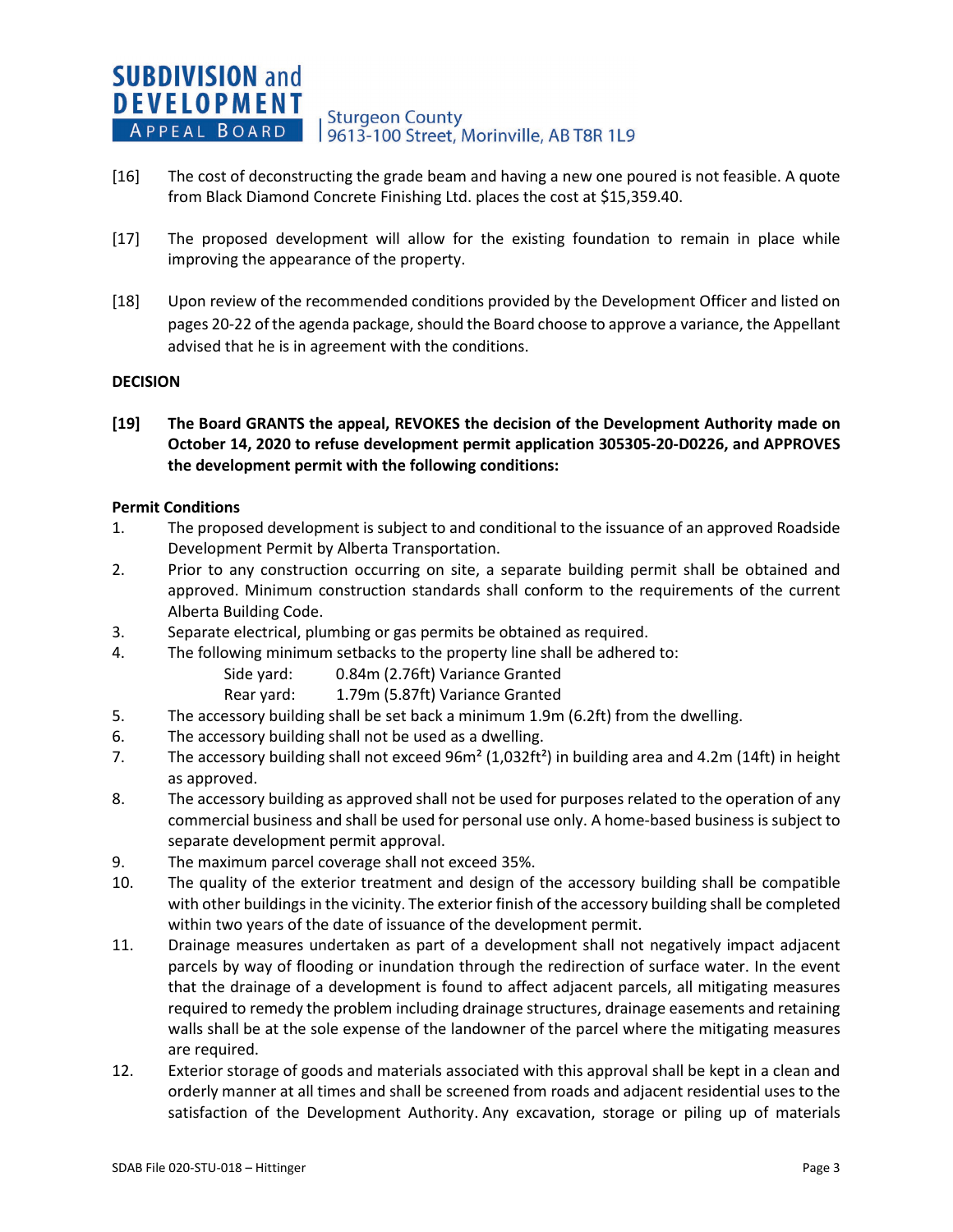#### **SUBDIVISION and DEVELOPMENT Sturgeon County** APPEAL BOARD 9613-100 Street, Morinville, AB T8R 1L9

required during the construction stage shall have all necessary safety measures undertaken and the owner of such materials or excavation assumes full responsibility to ensure the situation does not prevail any longer than reasonably necessary to complete a particular stage of construction work.

- 13. The applicant/landowner shall adhere to the documents registered on title. No development shall encroach on or be erected on an easement or right-of-way unless the owner of the encroaching structure has obtained written consent from the owner or licensee to which the easement or right-of-way has been granted.
- 14. If the development authorized by this permit is not commenced within 12 months from the date of its issuance, or is not carried out with reasonable diligence, the permit approval ceases and the permit is deemed to be void, unless an extension to this period has previously been granted by the Development Approving Authority.
- 15. No person shall keep or permit in any district any object or chattel which, in the opinion of the Development Approving Authority, is unsightly or tends to adversely affect the amenities of the district. Any excavation, storage or piling up of materials required during the construction stage shall have all necessary safety measures undertaken and the owner of such materials or excavation assumes full responsibility to ensure the situation does not prevail any longer than reasonably necessary to complete a particular stage of construction work. A garbage receptacle should be placed on site during the construction stage and be removed upon completion.

## **Advisory Notes**

- 1. Please be advised an approved building permit is required prior to any construction occurring on site. Construction occurring prior to the issuance of a building permit is subject to a double fee penalty. Early excavation, prior to building permit approval, can result in standing water, potential for freezing and can cause safety hazards for neighbouring properties if the area is open for longer than necessary.
- 2. Please contact Alberta 1 Call at 1-800-242-3447 for utility locates at least two days prior to the commencement of construction. The development cannot encroach into or over a utility easement or right of way.
- 3. It is the responsibility of the developer to ensure that the applicant/landowner complies with any federal or provincial laws/legislation and that any required permits are obtained. All development will comply and be consistent with any license, permit, approval, authorization, regulation, or directive established by the Alberta Energy Regulator and Alberta Environment. The applicant/landowner must also comply with the conditions of any easement of covenant which affects the development

## **REASONS FOR THE DECISION**

- [20] The Appellant's request is for a variance of 66.4% to the sideyard setback. In accordance with section 2.8.6(b) of the Land Use Bylaw, the Development Authority may grant a variance of 40% in the R4 – Hamlet Serviced District and a variance request in excess of what has been prescribed shall be refused by the Development Authority.
- [21] The Board finds that, in accordance with section 687(3)(d) of the *Municipal Government Act*, the Board may issue a development permit even though the proposed development does not comply with the Land Use Bylaw if, in the Board's opinion, the proposed development would not unduly interfere with the amenities of the neighbourhood or materially interfere with or affect the use,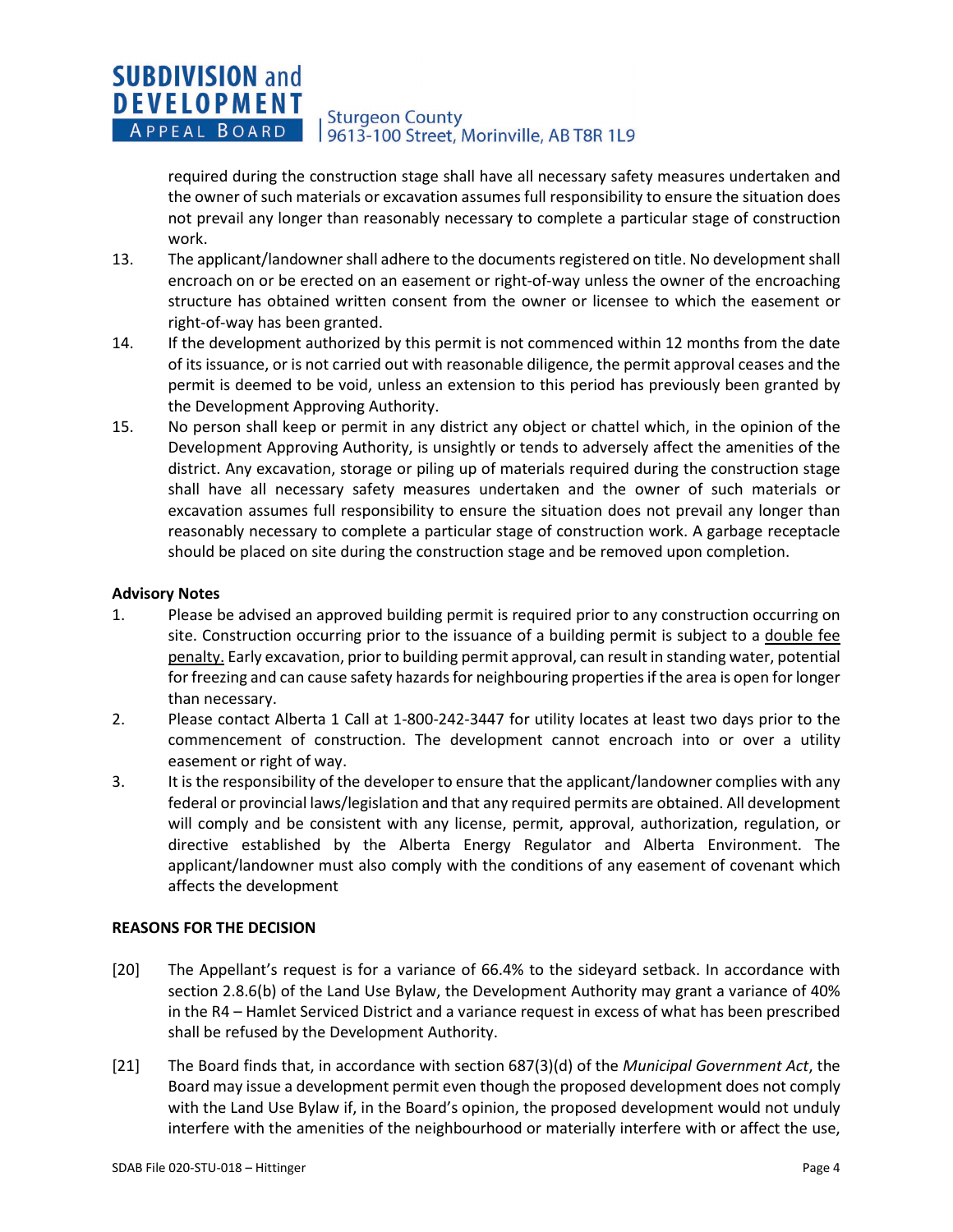#### **SUBDIVISION and DEVELOPMENT Sturgeon County** APPEAL BOARD 9613-100 Street, Morinville, AB T8R 1L9

enjoyment or value of neighbouring parcels of land, and the proposed development conforms with the use prescribed for that land in the Land Use Bylaw.

- [22] The Appellant provided verbal evidence that one neighbouring property owner was in support of the proposed development. Although the Board did not place any weight on this evidence, it did consider the absence of neighbours opposing the variance as indication that the proposed development would not unduly interfere with the amenities of the neighbourhood or materially interfere with or affect the use, enjoyment or value of neighbouring parcels of land.
- [23] The proposal meets all other bylaw regulations such as front yard setback (27.79 metres), maximum floor area (1,032 square feet), maximum height (14 feet) and maximum parcel coverage (28%).
- [24] The Board finds that the proposed development conforms with the use prescribed in the Land Use Bylaw (an accessory building).
- [25] For all of these reasons, the Board has decided to grant the appeal, revoke the decision of the Development Authority, and approve the development permit with the conditions noted above.

Dated at the Town of Morinville, in the Province of Alberta, this 12<sup>th</sup> day of November 2020.

SUBDIVISION AND DEVELOPMENT APPEAL BOARD Sturgeon County

\_\_\_\_\_\_\_\_\_\_\_\_\_\_\_\_\_\_\_\_\_\_\_\_\_\_\_\_\_\_\_\_\_\_\_\_\_\_\_\_\_

KBush

Julius Buski, Chair

*Pursuant to Section 688(1)(a) of the Municipal Government Act (MGA), an appeal of a decision of the Subdivision and Development Appeal Board lies with the Alberta Court of Appeal on a matter of law or jurisdiction. In accordance with Section 688(2)(a), if a decision is being considered, an application for permission to appeal must be filed and served within 30 days after the issuance of the decision and, notice of the application for permission must be provided to the Subdivision and Development Appeal Board and in accordance with Section 688(2)(b), any other persons that the judge directs.*